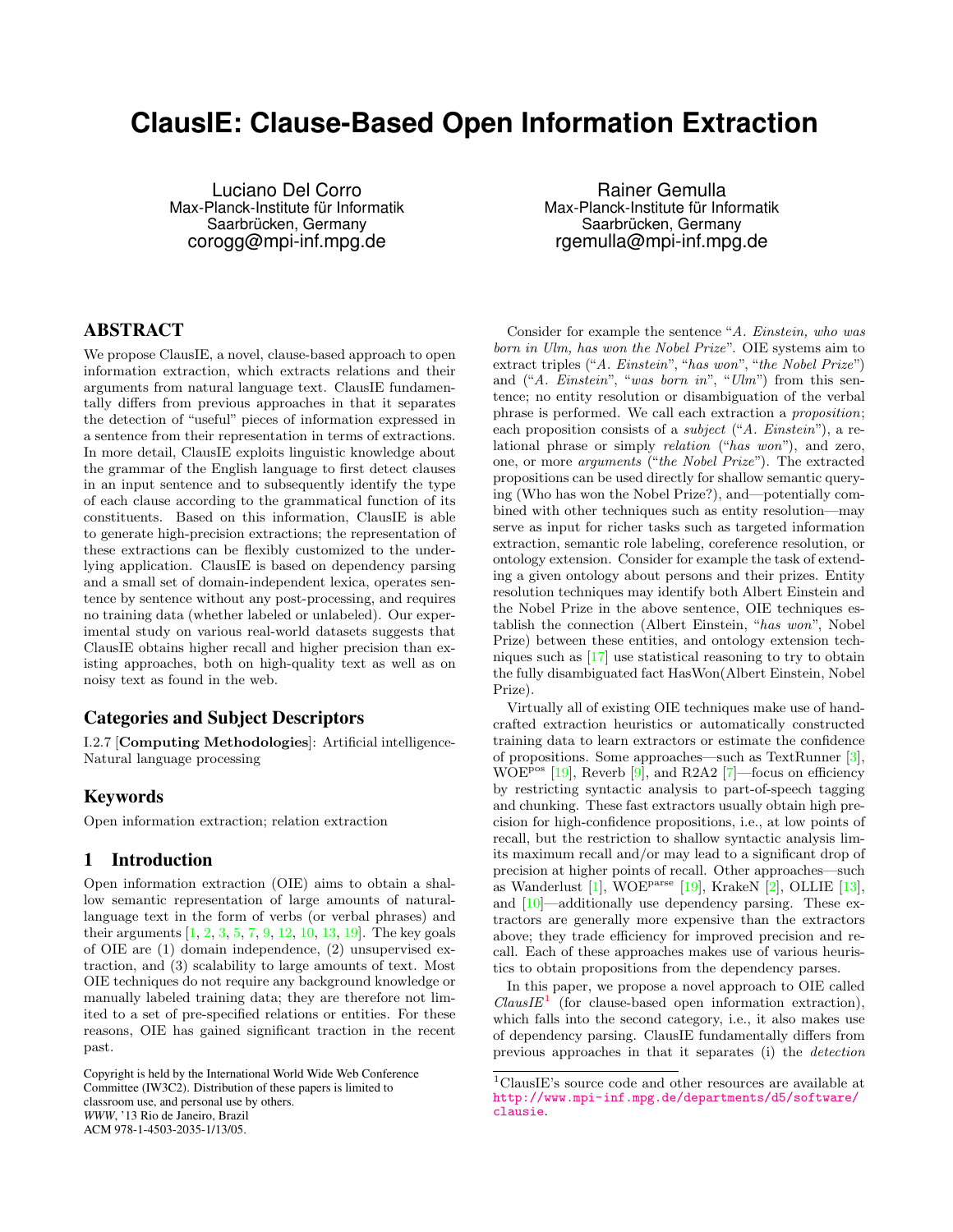of "useful" pieces of information expressed in a sentence from (ii) its representation in terms of one or more propositions. The main reasoning behind this separation is that (i) can be addressed accurately and in a principled way by exploiting properties of the English language. In particular, we identify the set of "clauses" of each sentence and, for each clause, the corresponding clause type according to the grammatical function of its constituent (e.g., subject-verbobject, SVO). Our detection of clauses is based on the dependency parse; to detect clause types, we additionally use a small set of domain-independent lexica (e.g., of copular verbs). In contrast to many previous approaches, ClausIE does not make use of any training data, whether labeled or automatically constructed, and does not require global postprocessing (e.g., to filter out low-precision extractions), i.e., sentence processing in ClausIE is embarrassingly parallel. These properties allow ClausIE to process both individual sentences as well as large document collections automatically and in a scalable way.

Once clauses have been detected, we generate one or more propositions for each clause based on the type of the clause; the generation of propositions can be customized to the underlying application. For example, from the clause "Anna passed the exam with ease", we may want to generate one or more of the following propositions: ("Anna", "passed the exam with", "ease"), ("Anna", "passed", "the exam with ease"), ("Anna", "passed", "the exam"), or 4-tuple ("Anna", "passed", "the exam", "with ease"?). Moreover, ClausIE can (optionally) extract propositions in which the subject or one or more of the arguments do not constitute a noun phrase. For example, ClausIE may generate from "A.E. from Ulm is *vegetarian*" propositions  $(4.1, 2.1, 4.1)$ ", "*vegetarian*") and/or  $(*A.E. from Ulm", "is", "vegetarian"), if so desired.$ 

We conducted an experimental study on multiple realworld datasets of varying quality in order to compare Claus-IE to alternative techniques. We found that ClausIE obtains significantly more propositions than previous approaches at similar or higher precision. In particular, ClausIE produced 2.5–3.5 times more correct propositions than OLLIE, which was the best-performing alternative extractor in our experiments. Most of the extraction errors performed by ClausIE were due to incorrect parse trees; here post-processing techniques—e.g., similar to the statistical techniques employed by Reverb  $[9]$  or OLLIE  $[13]$ —may help to further increase precision.

The remainder of this paper is structured as follows: In Sec. [2,](#page-1-0) we briefly summarize related work in the areas of OIE, semantic role labeling, and ontology construction. Sec. [3](#page-1-1) establishes the connection between clauses and OIE. Our ClausIE extractor is described in Sec. [4.](#page-3-0) We present results of our experimental study in Sec. [5](#page-6-0) and conclude in Sec. [6.](#page-8-0)

## <span id="page-1-0"></span>2 Related Work

The task of open information extraction was introduced by the seminal work of Banko et al. [\[3\]](#page-10-2), who also proposed the TextRunner OIE system. A number of techniques have been developed to improve on TextRunner. At a high level, all of these approaches make use of a set of patterns in order to obtain propositions. Depending on the specific approach, these patterns are either hand-crafted (based on on various heuristics) or learned from automatically generated training data (e.g., in the form of a classifier); the patterns apply

to part-of-speech (POS) tags, chunks, or dependency parses (DP). Most of the existing approaches aim to extract triples, i.e., propositions of form (subject, relation, argument); extraction of higher-arity propositions are handled by [\[2,](#page-10-1) [5\]](#page-10-3).

As mentioned previously, there are two major categories of OIE systems: approaches that make use of only shallow syntactic parsing, and approaches that apply heavier NLP technology. TextRunner [\[3\]](#page-10-2) belongs to the former class. It first trains a Bayes classifier based on DPs of 1000s of sentences in an offline phase; the classifier is then applied to efficiently extract propositions in an online phase. WOE<sup>pos</sup> [\[19\]](#page-10-9) also uses a classifier, but the classifier is based on a high-quality training corpus obtained automatically from Wikipedia for improved precision and recall. Reverb [\[9\]](#page-10-5) is the perhaps simplest (and thus very attractive) shallow extractor; it makes use of syntactical and lexical constraints that aim to reduce the amount of uninformative, incoherent, and over-specified extractions (see Sec. [3\)](#page-1-1). Finally, R2A2 [\[7\]](#page-10-4) uses a number of classifiers to identify the arguments of a verbal phrase (based on hand-labeled training data), and is able to extract propositions that contain arguments that are not noun phrases. R2A2 is the best-performing shallow OIE extractor to date. ClausIE is significantly slower than all of the above techniques, but produces high-quality extractions that can potentially be used as training data for systems such as R2A2.

The second category of OIE systems makes use of dependency parsing [\[1,](#page-10-0) [19,](#page-10-9) [2,](#page-10-1) [13,](#page-10-8) [10\]](#page-10-7). Some systems use either hand-labeled (Wanderlust [\[1\]](#page-10-0)) or automatically generated (WOE<sup>parse</sup> [\[19\]](#page-10-9), OLLIE [\[13\]](#page-10-8)) training data to learn extraction patterns on the dependency tree. Other approaches (KrakeN  $[2]$  and  $[10, 20]$  $[10, 20]$  $[10, 20]$ ) use a set of hand-crafted patterns on the dependency parse. In contrast to all existing approaches, ClausIE reasons about the set of clauses (and their types) that appear in an input sentence; this reasoning is based on the dependency parse and a small set of domainindependent lexica. Most of the patterns of [\[2,](#page-10-1) [10,](#page-10-7) [20\]](#page-10-11) are naturally captured by ClausIE. Moreover, ClausIE can be customized to output triples or  $n$ -ary facts, to focus on either noun-phrase or more general subjects and arguments, or to flexibly adjust how much information is included in the relational phrase and how much in its arguments.

<span id="page-1-1"></span>OIE is the perhaps simplest form of semantic analysis. A closely related and more general problem is semantic role labeling (SRL), which aims to identify arguments of verbs as well as their semantic roles. Christensen et al. [\[5\]](#page-10-3) have shown that SRL can be used to increase the precision and recall of OIE; however, existing SRL systems heavily rely on manually labeled training data and are generally more compute-intensive than dependency parsing. Both SRL and OIE focus mainly on verb-mediated propositions. Although ClausIE does identify non-verb-mediated propositions to a very limited extent, specialized techniques—such as [\[18\]](#page-10-12) for extracting the "is-a" relationship—go significantly further. OIE can also be seen as a first step towards richer semantic analysis. Patty [\[14\]](#page-10-13), for example, aims to extract a set of typed lexical patterns that are indicative of a relation. Many techniques for automated ontology construction (e.g., [\[4,](#page-10-14) [17\]](#page-10-10)) are also based on lexical patterns, but in contrast to Patty focus on a prespecified set of ontological relations. Since OIE readily identifies relations and their arguments in text, a combination of OIE with these techniques appears promising.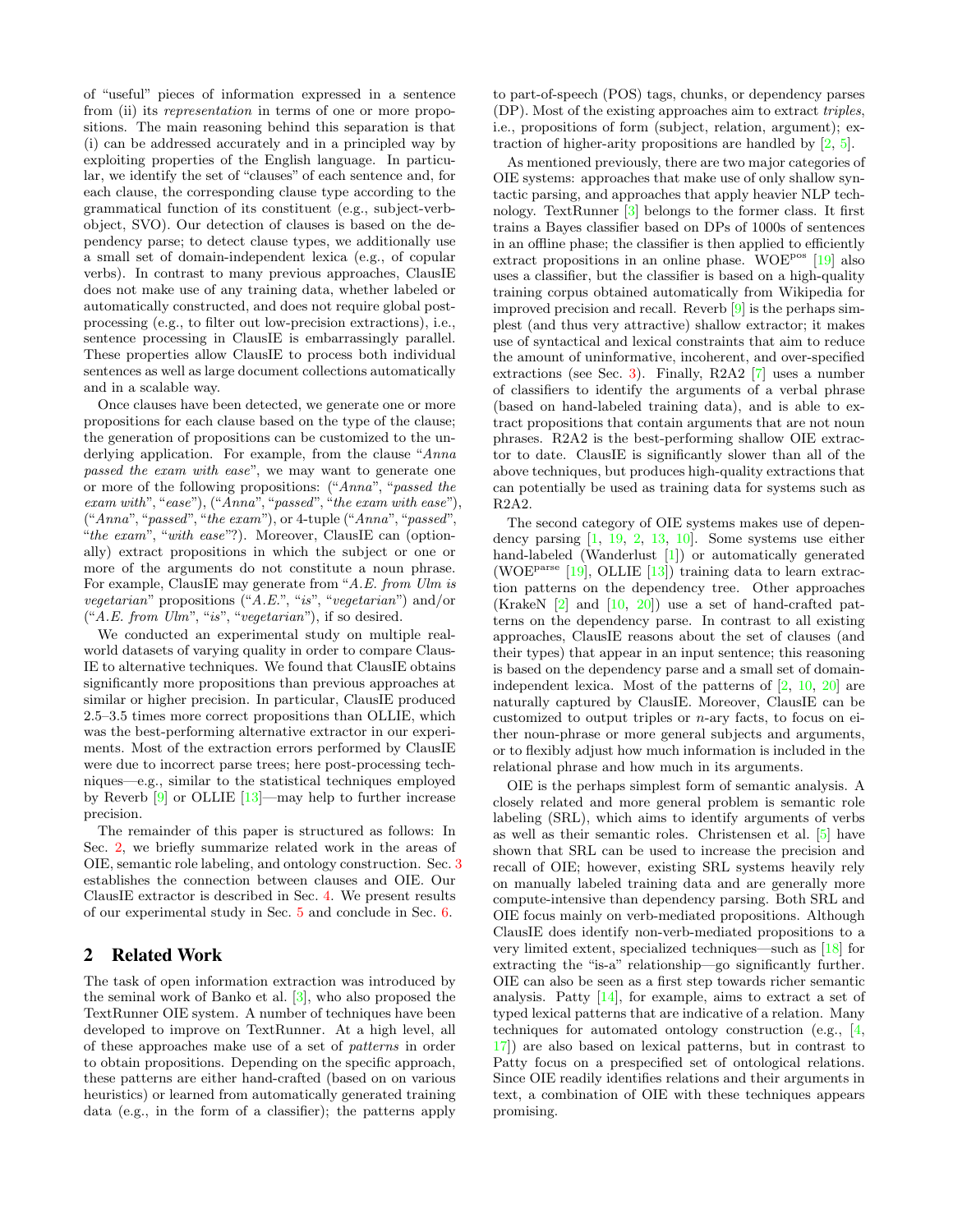|            | Pattern                               | Clause type | Example                                   | Derived clauses                               |  |  |
|------------|---------------------------------------|-------------|-------------------------------------------|-----------------------------------------------|--|--|
|            | Basic patterns                        |             |                                           |                                               |  |  |
| $S_1$ :    | $SV_i$                                | <b>SV</b>   | AE died.                                  | (AE, died)                                    |  |  |
| $S_2$ :    | $SV_eA$                               | <b>SVA</b>  | AE remained in Princeton.                 | (AE, remained, in Princeton)                  |  |  |
| $S_3$ :    | $\rm SV_cC$                           | <b>SVC</b>  | AE is smart.                              | (AE, is, smart)                               |  |  |
| $S_4$ :    | $\rm SV_{mt}O$                        | <b>SVO</b>  | AE has won the Nobel Prize.               | (AE, has won, the Nobel Prize)                |  |  |
| $S_5$ :    | $SV_{dt}O_iO$                         | <b>SVOO</b> | RSAS gave AE the Nobel Prize.             | (RSAS, gave, AE, the Nobel Prize)             |  |  |
| $S_6$ :    | $\mathrm{SV}_\mathrm{ct}\mathrm{OA}$  | <b>SVOA</b> | The doorman showed AE to his office.      | (The doorman, showed, AE, to his office)      |  |  |
| $S_7$ :    | $\mathrm{SV}_\mathrm{ct} \mathrm{OC}$ | <b>SVOC</b> | AE declared the meeting open.             | (AE, declared, the meeting, open)             |  |  |
|            | Some extended patterns                |             |                                           |                                               |  |  |
| $S_8$ :    | SV <sub>i</sub> AA                    | <b>SV</b>   | AE died in Princeton in 1955.             | (AE, died)                                    |  |  |
|            |                                       |             |                                           | (AE, died, in Princeton)                      |  |  |
|            |                                       |             |                                           | (AE, died, in 1955)                           |  |  |
|            |                                       |             |                                           | (AE, died, in Princeton, in 1955)             |  |  |
| $S_9$ :    | $SV_eA A$                             | <b>SVA</b>  | AE remained in Princeton until his death. | (AE, remained, in Princeton)                  |  |  |
|            |                                       |             |                                           | (AE, remained, in Princeton, until his death) |  |  |
| $S_{10}$ : | $\mathrm{SV_cCA}$                     | <b>SVC</b>  | AE is a scientist of the 20th century.    | (AE, is, a scientist)                         |  |  |
|            |                                       |             |                                           | (AE, is, a scientist, of the 20th century)    |  |  |
| $S_{11}$ : | $\mathrm{SV}_\mathrm{mt}\mathrm{O}A$  | <b>SVO</b>  | AE has won the Nobel Prize in 1921.       | (AE, has won, the Nobel Prize)                |  |  |
|            |                                       |             |                                           | (AE, has won, the Nobel Prize, in 1921)       |  |  |
| $S_{12}$ : | $ASV_{\rm mt}O$                       | <b>SVO</b>  | In 1921, AE has won the Nobel Prize.      | (AE, has won, the Nobel Prize)                |  |  |
|            |                                       |             |                                           | (AE, has won, the Nobel Prize, in 1921)       |  |  |

<span id="page-2-1"></span>Table 1: Patterns and clause types (based on [\[15\]](#page-10-15)).

S: Subject, V: Verb, C: Complement, O: Direct object, O<sub>i</sub>: Indirect object, A: Adverbial, V<sub>i</sub>: Intransitive verb, V<sub>c</sub>: Copular verb,  $V_c$ : Extended-copular verb,  $V_{mt}$ : Monotransitive verb,  $V_{dt}$ : Ditransitive verb,  $V_{ct}$ : Complex-transitive verb

#### 3 The Seven Clauses

We first establish the connection between clauses, clause types, and OIE; a description of ClausIE can be found in Sec. [4.](#page-3-0)

A clause is a part of a sentence that expresses some coherent piece of information; it consists of one subject (S), one verb  $(V)$ , and optionally of an *indirect object*  $(O)$ , a *direct* object  $(O)$ , a complement  $(C)$ , and one or more *adverbials* (A). Not all combinations of these constituents appear in the English language. In fact, when clauses are classified according to the grammatical function of their constituents, we obtain only seven different clause types  $[15]$ <sup>[2](#page-2-0)</sup> For example, the sentence "AE has won the Nobel Prize" is of type SVO; here " $AE$ " is the subject, "has won" the verb, and "the Nobel Prize" the object. A complete list of all seven clause types is given in the upper part of Table [1.](#page-2-1)

Assume for the moment that the input sentence consists of only a single clause. ClausIE is based on the observation that the clause type conveys the minimal unit of coherent information in the clause. Intuitively, this means that if we remove a constituent of a clause that is also part of its type, the resulting clause does not carry semantically meaningful information (or the sense of the verb changes). For example, the sentence "AE remained in Princeton" consists of a subject, a verb, and an adverbial. The clause is of type SVA, i.e., the clause "AE remained" obtained by ignoring the adverbial is incoherent (and indeed semantically meaningless). In contrast, clause "AE died in Princeton"—which also consists of a subject, a verb, and an adverbial—is of type SV. Since here the adverbial does not appear in the clause type, the derived clause "AE died" is coherent. In what follows, we call constituents of a clause that are also part of the clause type *essential* (here " $AE$ " and " $died$ "); all other constituents are called optional ("in Princeton"). Note that subjects, verbs, (direct and indirect) objects, and complements are always essential; adverbials, however, may or may not be essential.

Coherence plays an important role in OIE. For example, Reverb [\[9\]](#page-10-5) employs heuristic rules in order to avoid (some) incoherent extractions. ClausIE ultimately aims to generate propositions from the constituents of the clause. Coherency tells us which constituents must be included into a proposition and which may be omitted. One option to ensure coherent extractions is to always construct propositions that include all constituents of a clause. Such an approach addresses coherency, but—as argued by [\[9\]](#page-10-5)—may in turn lead to over-specified extractions. Consider, for example, sentence " $AE$  was awarded the NP in Sweden in 1921" and suppose we limit attention to noun-phrase arguments; such an approach is followed by most OIE systems. We can then extract coherent propositions

| $P_1 = ("AE", "was awarded", "the NP"),$                   |  |
|------------------------------------------------------------|--|
| $P_2 = ("AE", "was awarded the NP in", "Sweden"),$         |  |
| $P_3 = ("AE", "was awarded the NP in", "1921"),$           |  |
| $P_4 = ("AE", "was awarded the NP in Sweden in", "1921").$ |  |

Here  $P_4$  (and perhaps  $P_2$  and  $P_3$ ) is over-specified in that phrase "was awarded the Nobel Prize in Sweden in" is not relational. Since ClausIE detects essential and optional constituents of a clause, we can customize proposition generation as desired; coherency is always guaranteed. One potential customization—which we also used in our experimental study—is to extract all coherent propositions in combination

<span id="page-2-0"></span><sup>&</sup>lt;sup>2</sup>There is also an existential clause (such as this one), which we treat similarly to SV.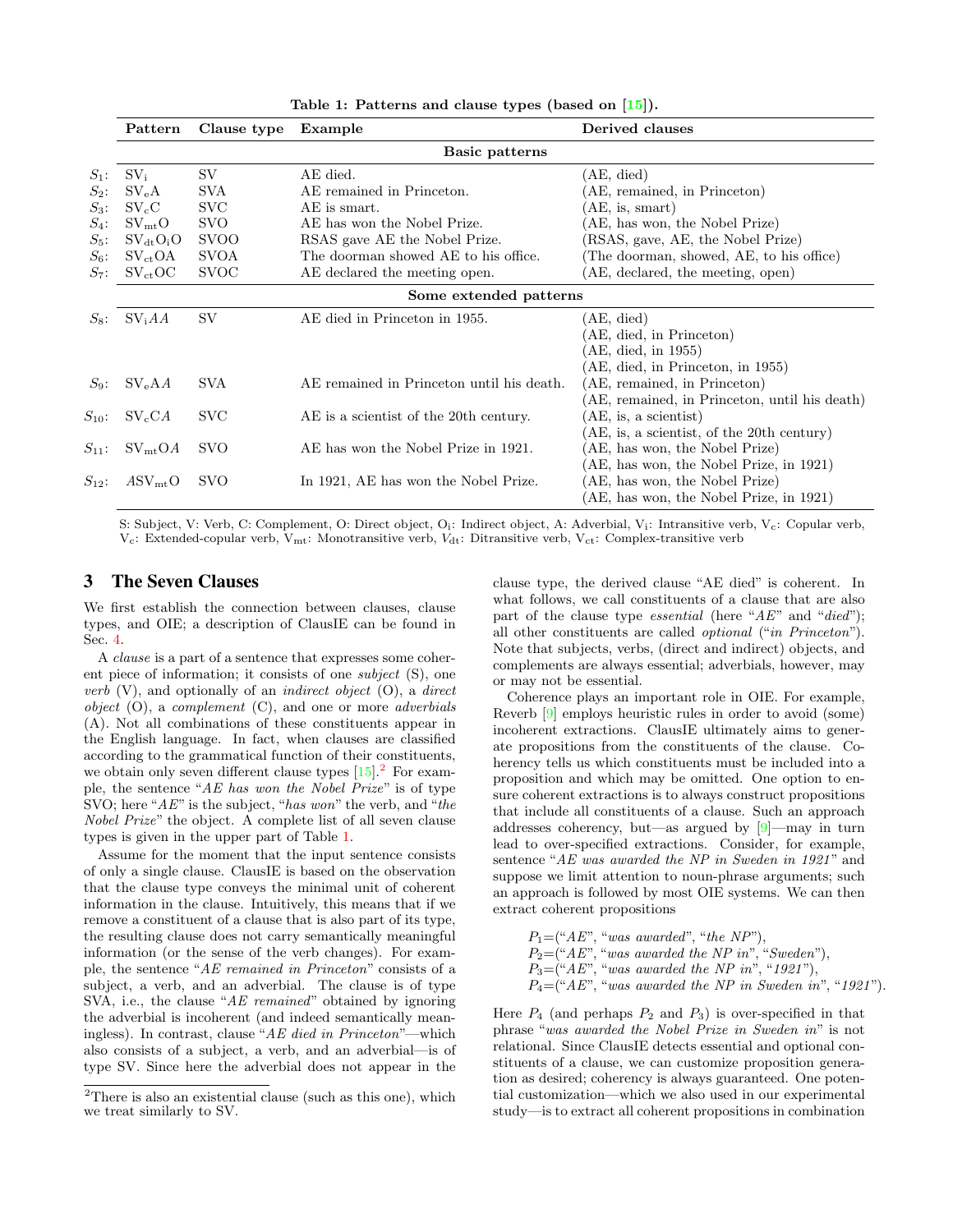

<span id="page-3-4"></span>Figure 1: An example sentence with dependency parse, chunks, and POS tags (chunks by Apache OpenNLP)

with zero or one optional adverbial. With this approach, we extract  $P_1$ ,  $P_2$ , and  $P_3$  $P_3$ , but not  $P_4$  from the sentence above.<sup>3</sup> Heuristic approaches such as Reverb do not allow for such flexibility (in our example, Reverb extracts  $P_2$  only). As a final note, over-specificity can also arise in subjects, objects, and complements; here the dependency parse can be exploited to address over-specificity in a natural way, and ClausIE does so to a limited extent.

Given a clause, we can (in principle) determine its type. First observe that each occurrence of a verb in an English sentence is of exactly one of the following types: intransitive, (extended) copular, monotransitive, ditransitive, or complex transitive. For example, a verb is intransitive if it does not take an object argument, monotransitive if it takes a direct object, and ditransitive if it takes both a direct and an indirect object. As another example, *copular* verbs link the subject with a complement or predicative, while *extended*copular verbs express a relation between the subject and an adverbial  $[15]$ . As can be seen in Table [1,](#page-2-1) which also gives an example sentence for each verb type, the verb type along with the presence of a direct object, indirect object, or complement uniquely identifies the type of a clause. Vice versa, the verb type is uniquely determined by the (type of the) constituents and the type of the clause. We exploit this observation directly in ClausIE, i.e., we exploit information about the clause obtained from the dependency parse, and information about verb types from a small set of-domain independent lexica. In many cases, this combined approach allows us to accurately determine the clause type; see Sec. [4.](#page-3-0)

If a sentence contains multiple (potentially nested) clauses, ClausIE considers each clause separately. Consider, for example, sentence " $AE$  was awarded the NP before Schrödinger devised his famous thought experiment.". The sentence contains two clauses (one spanning the entire sentence, and one starting at " $Schrödinger$ "); coherent propositions include (" $AE$ ", "was awarded", "the NP") and ("Schrödinger", "devised", "his famous thought experiment"). OIE does not aim to capture the "context" of each clause; this simplification allows for effective extraction but may also lead to non-factual extractions [\[13\]](#page-10-8). For example, the proposition ("the only real valuable thing", "is", "intuition") obtained from the second clause of sentence "AE said the only real valuable thing is intuition" is non-factual. We do not specifically avoid non-factual propositions in ClausIE; see [\[13\]](#page-10-8) for techniques that can detect such propositions.

## 4 ClausIE

We now describe how we obtain and subsequently exploit clauses and clause types in ClausIE. For each input sentence, ClausIE conducts the following steps:

- 1. Compute the DP of the sentence (Sec. [4.1\)](#page-3-2).
- 2. Determine the set of clauses using the DP (Sec. [4.2\)](#page-3-3)
- 3. For each clause, determine the set of coherent derived clauses based on the DP and small, domain-independent lexica (Sec. [4.3\)](#page-4-0).
- 4. Generate propositions from (a subset of) the coherent clauses (Sec. [4.4\)](#page-5-0).

The overall runtime of ClausIE is dominated by dependency parsing in step 1; steps 2–4 are inexpensive.

## <span id="page-3-2"></span>4.1 Step 1: Dependency Parsing

ClausIE makes use of the unlexicalized Stanford dependency parser [\[11\]](#page-10-16) to discover the syntactical structure of an input sentence. The DP consists of a set of directed syntactic relations between the words in the sentence. The root of the DP is either a non-copular verb or the subject complement of a copular verb. For instance, in sentence "Messi plays football", word "plays" forms the root of DP; it is connected to "Messi" via a subject relation (nsubj) and to "football" via the direct-object relation (dobj). A more complex example is shown in Fig. [1;](#page-3-4) a complete list of relations can be found in  $[6]$ .

#### <span id="page-3-3"></span>4.2 Step 2: From Dependencies to Clauses

We first identify the clauses in the input sentence, i.e., we aim to obtain the head word of all the constituents of each clause. For example, we obtain (S: Bell, V: makes, O: products) for the main clause of the sentence shown in Fig. [1.](#page-3-4) We use a simple mapping of dependency relations to clause constituents. First, we construct a clause for every subject dependency in the DP (e.g., nsubj); the dependant constitutes the subject  $(S)$  and the governor the verb  $(V)$ .<sup>[4](#page-3-5)</sup> All other constituents of the clause are dependants of the verb: objects (O) and complements (C) via dobj, iobj, xcomp, or ccomp; and adverbials (A) via dependency relations such as advmod, advcl, or prep\_in.

To improve recall and informativeness of extractions, Claus-IE additionally creates a number of "synthetic clauses", i.e., clauses that do not directly appear in the sentence. In subsequent steps, these synthetic clauses are treated in the same

<span id="page-3-1"></span><span id="page-3-0"></span><sup>&</sup>lt;sup>3</sup>ClausIE may also be customized to extract n-tuple (" $AE$ ") "was awarded", "the NP", "in Sweden"?, "in  $1921$ "?), where "?" indicates optional arguments.

<span id="page-3-5"></span><sup>4</sup>Except for the SVC clause type. Here the governor of the subject dependency is the complement  $(C)$ , and both verb and adverbials are dependants of the complement.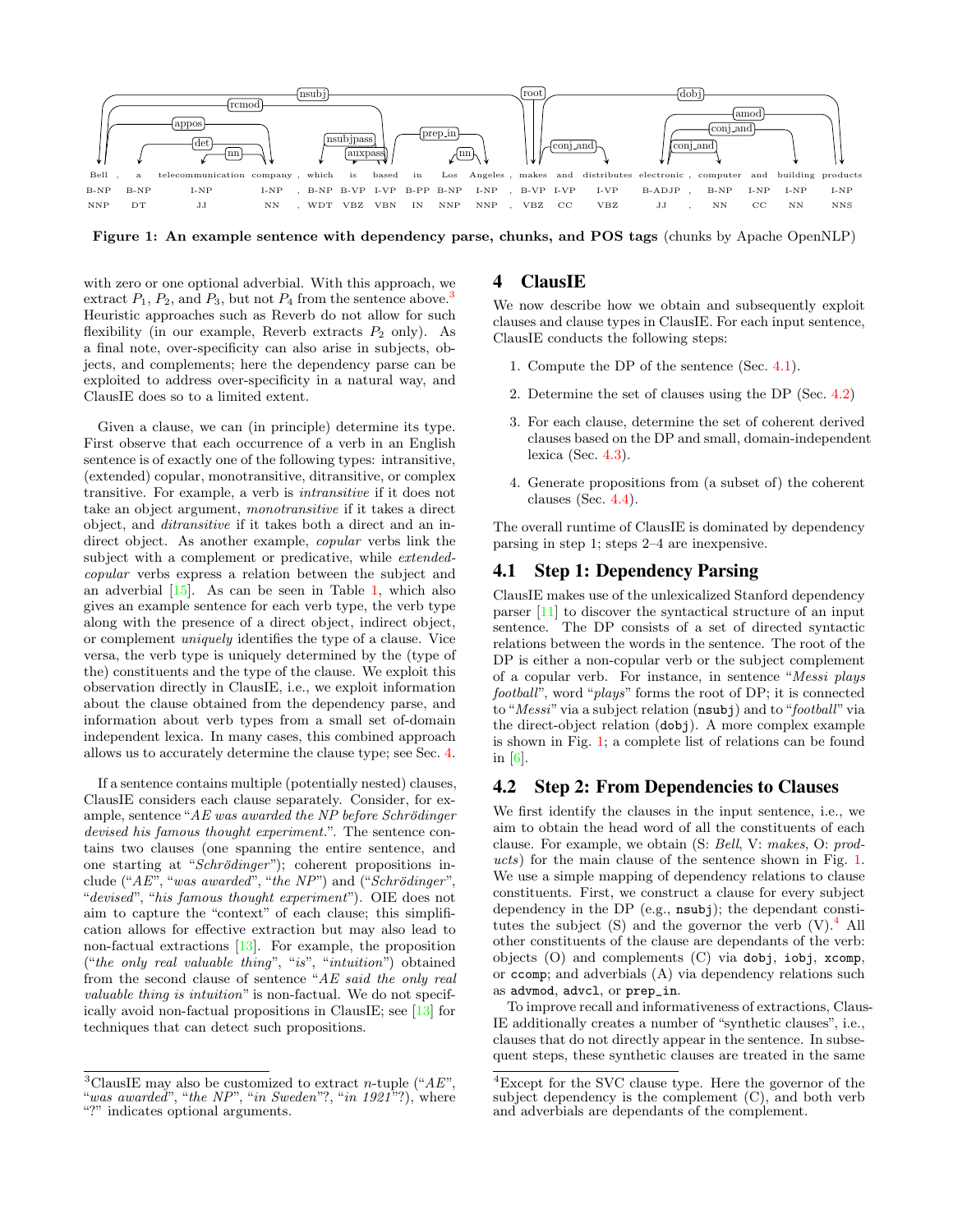

<span id="page-4-1"></span>Figure 2: Flow chart for verb-type and clause-type detection

way as the actual clauses of the sentence. As discussed below, the constituents of a synthetic clause either refer to a word in the DP or correspond to an artificially created verb. In more detail, we replace the relative pronoun (e.g., who or which) of a relative clause by its antecedent, which is obtained via rcmod dependency to the governor of the relative pronoun. The replacement of relative pronouns aims to increase the informativeness of extractions; e.g., we obtain (S: Bell, V: based, A: Angeles) instead of (S: which, V: based, A: Angeles). ClausIE also handles non-verb-mediated extractions to a limited extent: We create synthetic clauses for appositions (appos) and possessives (pos or via the pronoun whose; see above). The so-obtained clauses use an artificial verb such as "is" (typed as copula) or "has" (typed as monotransitive), respectively. In our example, we obtain clause (S: Bell, Vc: "is", O: company) in this way, where words within quotation marks refer to an artificial verb and without quotation marks refer to a word in the (DP of the) original sentence. Finally, we generate a synthetic clause from participial modifiers (partmod), which indicate reduced relative clauses. The dependant of a participial modifier relation is a participial verb form, which we combine with an artificial verb such as "are" to obtain the "verb" of the synthetic clause (typed SVA). For example, we obtain from sentence "Truffles picked during the spring are tasty" the synthetic clause (S: Truffles, V: "are picked", A: [during the] spring).

In summary, we identify the following clauses for the sentence of Fig. [1:](#page-3-4)

- (S: Bell, V: makes, O: products),
- (S: Bell, V: based, A: Angeles),
- (S: Bell,  $V_c$ : "is", C: company).

## <span id="page-4-0"></span>4.3 Step 3: Identifying Clause Types

Once clauses have been obtained, ClausIE tries to identify the type of each clause (recall Tab. [1\)](#page-2-1). As argued in Sec. [3,](#page-1-1) we can combine knowledge of properties of verbs with knowledge about the structure of the input clause. Our approach to clause-type detection can be viewed as a decision tree, i.e., we ask a number of question whose answers ultimately determine the clause type. The decision tree is shown as Fig. [2;](#page-4-1) here questions  $Q_1-Q_3$  and  $Q_7-Q_9$  refer to the clause structure; questions  $Q_4$ ,  $Q_5$ , and  $Q_{10}$  to verb properties, and questions  $Q_6$  and  $Q_{11}$  deal with ambiguous cases. We describe each of these questions in detail below, and also discuss some techniques that help dealing with errors in the DP. After clause types have been identified, we mark all optional adverbials. In our example of Fig. [1,](#page-3-4) we obtain

(S: Bell, V: makes, O: products), (S: Bell, V: based, A!: Angeles),

(S: Bell, V: "is", A!: company),

where "A!" indicates essential adverbials and "A?" indicates optional adverbials.

Clause types SVC, SVOO, and SVOC are identified solely by the structure of the clause; all adverbials are optional for these types. For example, if a clause does not contain an object  $(Q_1)$  but does contain a complement  $(Q_2)$ , it must be of type SVC. For example, we identify  $S_{10}$  $S_{10}$  $S_{10}$  of Tab. 1 as SVC so that its adverbial "of the 20th century" is optional.

If the sentence contains neither object nor complement, we are left with distinguishing clause types SV (intransitive verb) and SVA (extended-copular verb), a more difficult task. In many cases, the distinction can be performed accurately. We say that an adverbial is a candidate adverbial (for an essential adverbial) if it (1) is a dependant of the verb and (2) appears to the right of the verb. If the clause does not contain a candidate adverbial  $(Q_3)$ , it is of type SV; e.g., "The year after, AE succeeded". Otherwise, ClausIE makes use of two lexica of verb types: a lexicon of verbs that are known to be non-extended-copular  $(Q_4, \text{ implies SV})$  and a lexicon of verbs known to be extended-copular  $(Q_5, \text{ implies})$ SVA).<sup>[5](#page-4-2)</sup> E.g., the adverbial in " $AE$  remained in Princeton" is identified as essential since remain is a copular verb. If both dictionaries fail, we cannot determine the clause type accurately. In its default configuration, ClausIE then proceeds conservatively  $(Q_6)$ , i.e., it assumes SVA to avoid marking an essential adverbial as optional.

We proceed to distinguishing SVO and SVOA for clauses that neither contain a complement nor both a direct and an indirect object (SVOO). If the clause does not have a candidate adverbial  $(Q_9)$ , we mark it as SVO. Similarly, if the clause has an indirect object (but not a direct object,  $Q_9$ ),

<span id="page-4-2"></span><sup>5</sup>Note that these lexica can be learned automatically by observing which verbs appear (sufficiently frequently) without a candidate adverbial in the text collection. We did not yet employ such techniques; our current implementation makes use of only a small hand-crafted dictionary of 31 extendedcopular verbs (e.g., "be" or "remain") and two non-extended copular verbs (" $die$ " and "walk"). The dictionary is not hardwired into ClausIE, though, and can be customized by applications.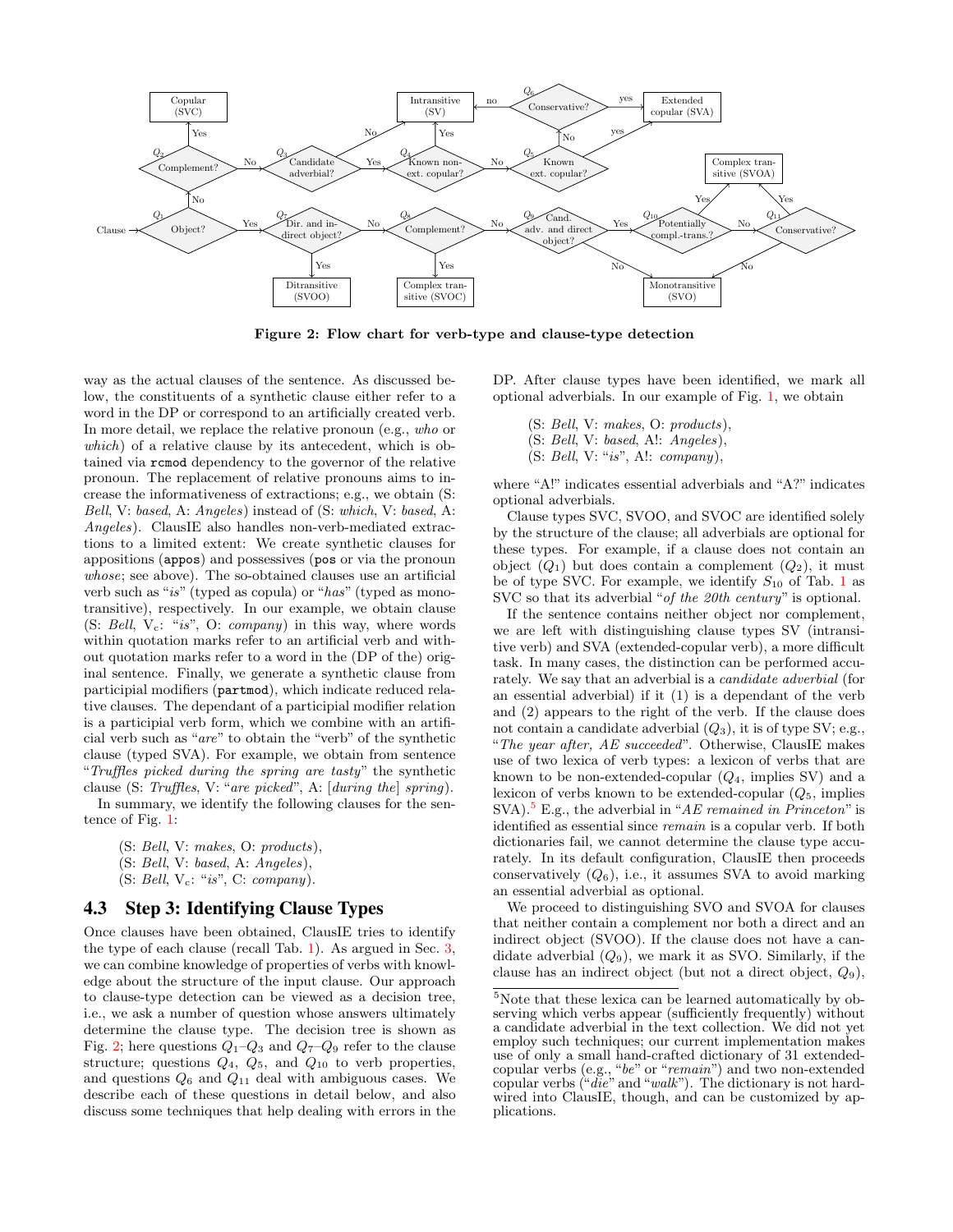it cannot be of type SVOA [\[15\]](#page-10-15) so that we also mark it SVO; e.g., as in "He taught his students passionately." Otherwise, the clause contains both a direct object (but no indirect object and no complement) and a candidate adverbial. The distinction between SVO and SVOA is difficult in this (quite common) case; e.g.,  $S_{11}$  (SVO) and  $S_6$  (SVOA) in Tab. [1.](#page-2-1) Here we proceed heuristically. First, ClausIE accepts a lexicon of verbs that are potentially complex-transitive  $(Q_{10})$ and outputs SVOA if the verb appears in the lexicon. $6$  Otherwise, in ClausIE's default configuration, we proceed greedily  $(Q_{11})$  and choose SVO, i.e., we mark the adverbial as optional.

Dealing with DP ClausIE performs a number of additional steps in order to deal with design choices and errors of the Stanford parser.

We first discuss how we deal with clauses that have constituents of clausal form. The Stanford parser outputs dependency relations such as xcomp or ccomp for the object and the complement of a clause if they have a clausal form. We treat these dependencies as complements if the verb appears in our lexicon of copular verbs, and treat them as objects (or object complements) otherwise. If the clause additionally contains an indirect object, the parser outputs dobj instead of iobj. In this case, we cannot distinguish between SVOO and SVOC. Since we are ultimately interested in optional adverbials, and since all adverbials are optional for both SVOO and SVOC, we still obtain correct extractions. The Stanford parser sometimes places the object complement within the direct object. If this happens, we may determine clause types SVO or SVOA instead of SVOC. In both cases, extractions are coherent; if we detect SVOA, however, an optional adverbial is incorrectly flagged as essential. Finally, the parser outputs relation dep when it is unable to identify the type of a relation. ClausIE avoids processing the dependant of dep in verbal phrases to reduce potential extraction errors.

## <span id="page-5-0"></span>4.4 Step 4: From Clauses to Propositions

As a consequence of ClausIE's separation of clause and clausetype detection from proposition generation, the latter is flexible and can be customized to the application. There are two basic steps involved in proposition generation. The first step is to decide which (combinations of) constituents form a proposition; the second step then generates the proposition from the constituents.

Constituent selection. Recall that a proposition consists of a subject, a relation, and zero, one, or more arguments. A natural choice is to generate n-ary propositions that consist of all the constituents of the clause, potentially with some arguments being marked optional. ClausIE supports generation of such  $n$ -ary propositions, but in addition allows to generate triple propositions, i.e., propositions that consist of a subject, a relation, and a (potentially empty) argument.[7](#page-5-2) In fact, the concept of a triple (or binary relation) is fundamental to the semantic web, most ontological knowledge bases, and most OIE systems. A key question is which constituents should be included into the generated triple. ClausIE takes a pragmatic approach: We do not only generate a single triple from each clause, but allow for the generation of multiple triples, each exposing different pieces of information. Consider for example the clause (S: AE, V: died, A?: [in] Princeton, A?: [in] 1955) obtained from  $S_8$  in Tab. [1.](#page-2-1) Since both adverbials are marked optional, we can select four coherent derived clauses:

 $(S: AE, V: died),$  $(S: AE, V: died, A: [in] Princeton),$ (S: AE, V: died, A: [in] 1955 ), (S: AE, V: died, A: [in] Princeton, A: [in] 1955 ).

In general, if there are  $n$  optional adverbials, there are  $2^n$ coherent derived clauses. To avoid over-specified triples, our default choice in ClausIE—which we also used in our experiments—is to select at most one optional adverbial (and all essential constituents). ClausIE also makes use of a lexicon consisting of small set of adverbials to be always omitted (e.g., "so") or included (e.g., "hardly") when optional.

Coordinated conjunctions (CC). A coordinated conjunction is a conjunction that connects two or more parts of the sentence—called *conjoints*—via a coordinator such as "and" or "or". CCs are detected by the Stanford parser and indicated by dependency relations such as conj, conj\_and, or conj\_or, respectively. If a CC is present in a constituent of a clause, ClausIE optionally processes the CC, i.e., replaces the CC by each of its conjoints to avoid over-specified extractions. Consider the example sentence shown in Fig. [1.](#page-3-4) There is a CC in the verb constituent ("makes and distributes") and in the object constituent ("electronic, computer, and building products") of the main clause. By replacing CCs by conjoints, we obtain the following clauses:

- (S: Bell, V: makes, O: [electronic] products),
- (S: Bell, V: makes, O: [computer ] products),
- (S: Bell, V: makes, O: [building] products),
- (S: Bell, V: distributes, O: [electronic] products),
- $(S: Bell, V: \textit{distributions}, O: [computer] \textit{ products}),$
- (S: Bell, V: distributes, O: [building] products).

The processing of CCs is closely related to text simplification [\[8\]](#page-10-18); we can view the resulting clauses as simpler versions of the original clauses.

Note that in noun phrases, the replacement of a CC by one of its conjoints may lead to incorrect extractions when the CC is combinatory (as opposed to segregatory). For example, the CC in "Anna and Bob married each other" is combinatory; thus an extraction such as "Anna married each other" is incoherent. If the CC has an ampersand as coordinator, ClausIE treats it as combinatory and thus does not process it (e.g., "Standard & Poor's"). Similarly, CCs headed by words such as "between" are not processed (e.g., "between Norway and Finland"). In all other cases, the CC is treated as segregatory and thus processed. Combinatory CCs are rare in some domains [\[8\]](#page-10-18), but may occur frequently in others. Since combinatory CCs are hard to detect (in some cases even for humans), ClausIE exposes an option to disable processing of CCs.

Finally, ClausIE treats CCs with preconjuncts (preconj dependency; e.g., "both [red and blue]") and (pre)determiners (( $pre$ )det; e.g., "both *[the boys and the girls]*") specially. In particular, we omit all preconjuncts and some (pre)determiners when processing a CC. For example, we extract from

<span id="page-5-1"></span><sup>&</sup>lt;sup>6</sup>The lexicon currently contains 15 verbs (e.g., " $put$ " and " $get$ ").

<span id="page-5-2"></span><sup>&</sup>lt;sup>7</sup>In OIE, the argument component of a triple is often called "object"; e.g., " $1921$ " in (" $AE$ ", "has won the NP in", "1921"). Here we avoid the term object for the argument of a triple to avoid confusion with the object of the clause.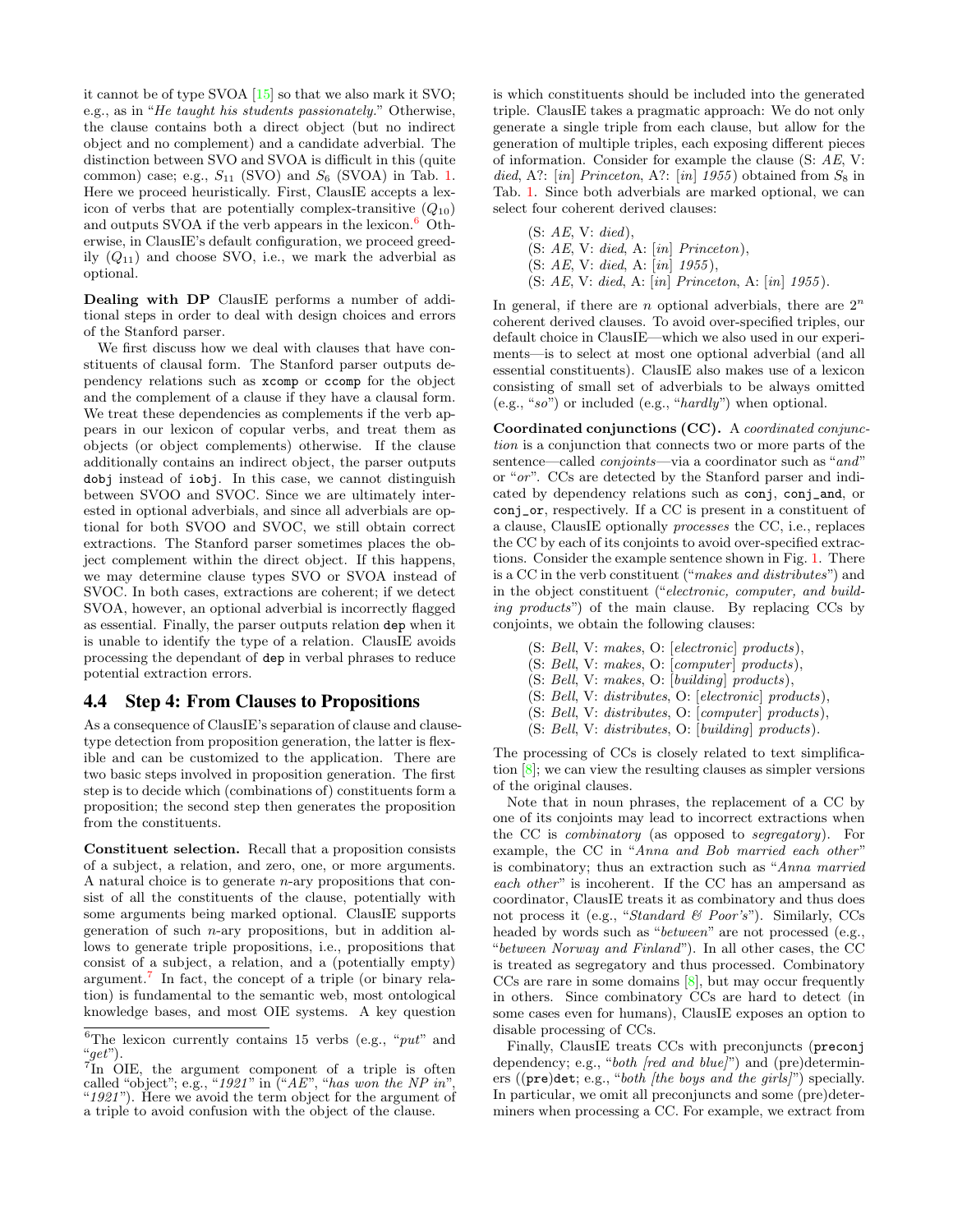"Anna likes both red and blue" the propositions ("Anna", "likes", " $red"$ ) and (" $Anna"$ , "likes", " $blue"$ ).

Proposition generation. ClausIE generates one proposition for each selected subset of constituents. To generate a proposition, ClausIE needs to decide which part of each constituent to place into the subject, the relation, and the arguments. The perhaps simplest option is to first generate a textual representation of each constituent in its entirety and then use these representations to construct the proposition. ClausIE currently follows this approach but omits relative clauses (but ClausIE does generate propositions from each relative clause in separation). We map the subject (verb) of each clause to the subject (relation) of the proposition. When n-ary facts are extracted, we create an argument for each of the remaining constituents (first all constituents following the verb, then all constituents preceding the verb, in the order in which they appear). To extract triples, we concatenate all arguments. From the sentence of Fig. [1,](#page-3-4) ClausIE extracts the following triples:

("Bell", "is", "a telecommunication company"), ("Bell", "is based", "in Los Angeles"), ("Bell", "makes", "electronic products"), ("Bell", "makes", "computer products"), ("Bell", "makes", "building products"), ("Bell", "distributes", "electronic products"), ("Bell", "distributes", "computer products"), ("Bell", "distributes", "building products").

In future work, we plan to further customize the final step of proposition generation in multiple ways. For example, we can obtain extractions similar to Reverb [\[9\]](#page-10-5) by appending all but the final argument into the relation; if the final argument is a prepositional phrase, we also include the preposition into the relation. Another natural direction is to analyze the composition of each constituent in order to generate alternative textual representations.

## <span id="page-6-0"></span>5 Experiments

We conducted an experimental study to compare ClausIE to alternative approaches. We found that ClausIE achieved significantly higher recall than the OIE extractors we compared to. Moreover, ClausIE consistently provided higher precision than alternative extractors over all levels of recall.

#### 5.1 Experimental Setup

We first describe the datasets and the methodology used in our experiments.[8](#page-6-1) We compared ClausIE to TextRunner  $[3]$ , Reverb  $[9]$ , WOE  $[19]$  (using DP), OLLIE  $[13]$  and KrakeN [\[2\]](#page-10-1); neither extractions nor source code of any other extractor were available to us. Since most of OIE techniques make use of machine-learning techniques, which require sensibly-chosen training data, or may need tweaking to provide good extractions, we did not compare ClausIE to these other OIE extractors. In all our experiments, we used the unlexicalized version of the Stanford DP (version 2.0.4). We configured ClausIE to generate triple propositions and ran it both with and without processing of coordinated conjunctions in subjects and arguments (denoted "ClausIE" and

"ClausIE w/o CCs," respectively); coordinated conjunctions in verbal phrases were processed in both configurations.

We used three different datasets in our experiments. First, the Reverb dataset<sup>[9](#page-6-2)</sup> consists of 500 sentences with manuallylabeled extractions for TextRunner, TextRunner trained using Reverb, Reverb, OLLIE, and WOE. The sentences have been obtained via the random-link service of Yahoo and are generally very noisy. Second, we extracted 200 random sentences from Wikipedia pages. These sentences are shorter, simpler, and less noisy than those of the Reverb dataset. Since some Wikipedia articles are written by non-native speakers, however, the Wikipedia sentences do contain some incorrect grammatical constructions. Finally, we extracted 200 random sentences from the New York Times collection (NYT, [\[16\]](#page-10-19)); these sentences are generally very clean but tend to be long and complex.

We manually labeled the extractions obtained from all extractors. To maintain consistency among the labels, the entire set of extractions of TextRunner, WOE, and Reverb for the Reverb dataset was relabeled; the precision numbers obtained using our labels closely agreed with those obtained using the original labels. For the Wikipedia and NYT datasets, we compare ClausIE with only Reverb and OL-LIE, for which an extractor was publicly available. Each extraction was labeled by two independent labelers; an extraction was treated as correct only if it was labeled as correct by both labelers. Since we are primarily interested in the ability of OIE to capture verb-mediated propositions, labelers were instructed to ignore the context of the clause during labeling. For example, in the sentence "But inexpensive point-and-shoot cameras can do the job if they have a telephoto setting or a zoom lens", the proposition ("inexpensive point-and-shoot cameras", "can do", "the job") is treated as a correct extraction. We also asked labelers to be liberal w.r.t. coreference or entity resolution; e.g., a proposition such as  $("he", "has", "office"),$  or any unlemmatized version thereof, is treated as correct. Finally, we instructed labelers to label as incorrect relations that were overly specific, i.e., that contained named entities or numbers, or were excessively long (e.g., "has reported 1993 events in Moscow in"). We measured the agreement between labelers in terms of Cohen's Kappa (Scott's Pi). The score was 0.57 (0.57) for the Reverb dataset, 0.68 (0.68) for the Wikipedia dataset, 0.63 (0.63) for the New York Times dataset. The lower agreement score for the Reverb data might be attributed to the high amount of noise in the input sentences, which made it hard to judge the correctness of some of the extractions.

We used the absolute number of extractions instead of recall since it is infeasible to obtain the set of "all correct" propositions. For ClausIE, we determined the total number of extractions but also the number of non-redundant extractions (marked "non-red."), i.e., extractions not "contained" in other extractions. For example, ClausIE extracts from sentence "AE remained in Princeton until his death" propositions (" $AE$ ", "remained", "in Princeton") and (" $AE$ ", "remained", "in Princeton until his death"); the former extraction is marked redundant. We ordered all extractions by decreasing confidence; for ClausIE, we took the confidence of the DP as obtained by the Stanford parser as the confidence of a proposition. For KrakeN, extractions were unavailable to us; we reproduce the information provided in [\[2\]](#page-10-1) instead.

<span id="page-6-1"></span><sup>8</sup>All datasets, extractions, labels, as well as ClausIE's source code are available at [http://www.mpi-inf.mpg.de/](http://www.mpi-inf.mpg.de/departments/d5/software/clausie) [departments/d5/software/clausie](http://www.mpi-inf.mpg.de/departments/d5/software/clausie).

<span id="page-6-3"></span><span id="page-6-2"></span><sup>9</sup> <http://reverb.cs.washington.edu/>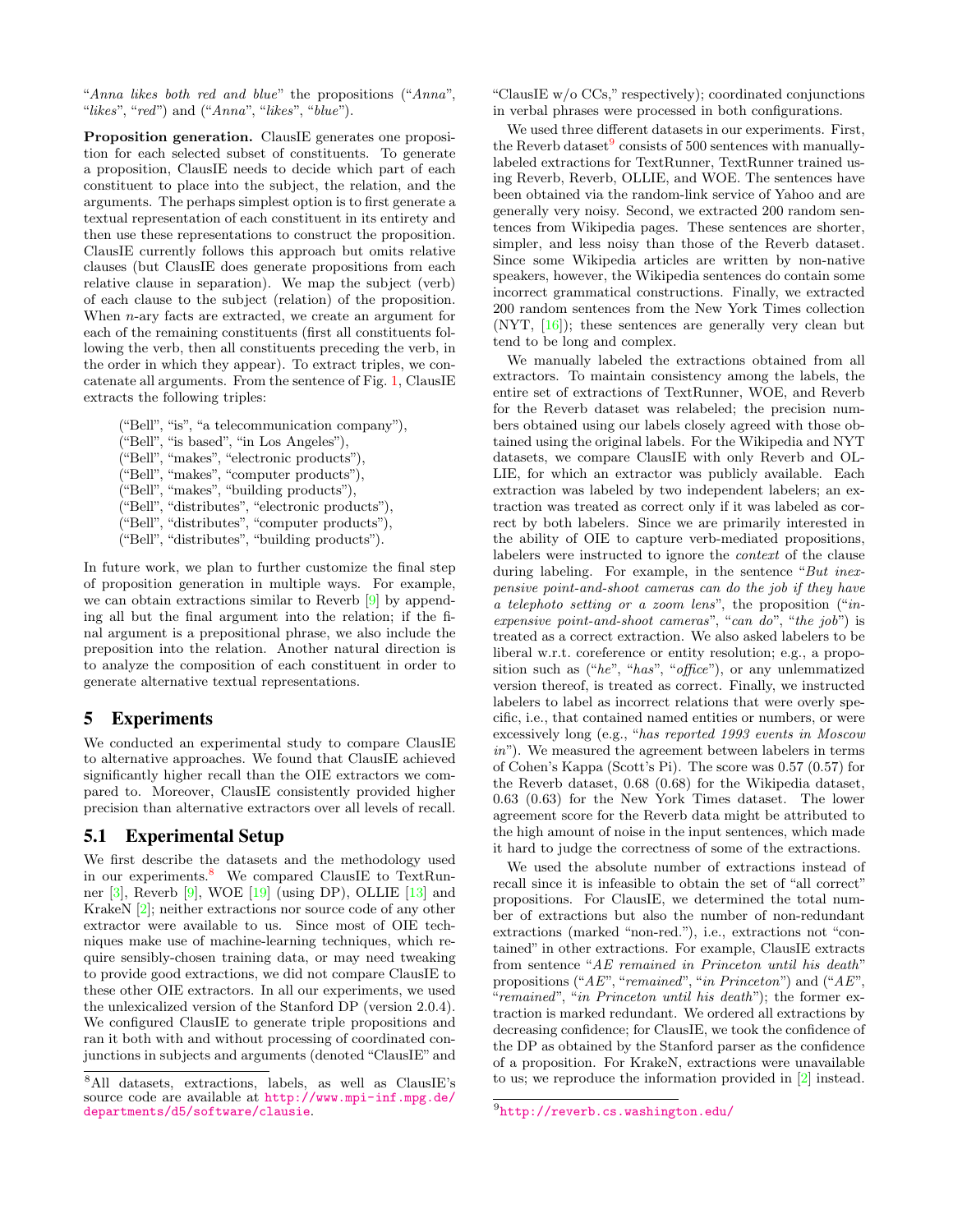# 5.2 Example Extractions

We first illustrate the differences between the extractors for some manually-selected example sentences; Tab. [3](#page-9-0) shows the extractions of each OIE extractor for a sentence of each of the datasets.

On the Reverb sentence, all OIE extractors agree on proposition  $R_1$ , which is correct. Reverb obtains a second proposition  $R_2$ , which is incorrect; it is obtained because Reverb restricts subjects to noun phrases without prepositions and thus incorrectly omits "the only other name on". In contrast, ClausIE identifies the subject correctly and hence extracts a correct proposition  $(R_{20})$ ; it exploits access to the DP, which is (deliberately) not used by Reverb. WOE and OL-LIE also make use of the DP, but still fail to identify the subject of the second clause correctly  $(R_5 \text{ and } R_{11}, \text{resp.}),$ perhaps due to their use of automatically learned DP patterns (e.g., OLLIE learns from Reverb). For this reason, OLLIE also produces a number of additional incorrect extractions. Note that propositions  $R_{18}$  and  $R_{20}$  produced by ClausIE are labeled as redundant. As argued below, redundant extractions may be valuable by themselves due to their simpler structure.

On the Wikipedia dataset, almost all of the extractions are correct; ClausIE extracts the largest number of propositions, followed by OLLIE and Reverb. OLLIE misses the essential adverbial "*in Aberdeen*" in proposition  $N_5$ , but still produces a correct (although tautological) proposition. ClausIE produces incorrect proposition  $N_{11}$  due to an error in the dependency parse (which does not associate "from Tuberculosis" with "death"). Proposition  $N_{12}$  was labeled correct (although this is arguable); here "his" refers to "he", and "has" is our synthetic verb for a possessive. Finally, ClausIE produces propositions  $N_6-N_8$  due to its processing of the coordinated conjunctions. In this particular case, the parser identified "two children", "Edna", and "Donald" incorrectly as conjoints; otherwise propositions  $N_7$  and  $N_8$  would not have been generated.

Finally, on the NYT dataset, Reverb produces incorrect proposition  $W_2$  by incorrectly identifying the argument. Reverb is designed to extract at most one prepositional phrase following the verb and thus misses"outside the United States". It also misses "in NATO" due its use of a lexical constraint (i.e., the phrase "includes the biggest standing army in", which is over-specified, does not appear sufficiently frequent in the corpus). ClausIE creates a correct and an incorrect (but coherent) proposition  $(W_{13}$  and  $W_{12}$ , resp.) from this clause of the sentence; the latter proposition is incorrect due to an error in the DP parse (which does not correctly associate "in NATO outside the United States" with "army"). ClausIE also produces three additional incorrect propositions  $(W_{15}-W_{17})$ . Proposition  $W_{15}$  has an incorrect subject due to an incorrect DP, propositions  $W_{16}$  and  $W_{17}$ are non-informative and thus labeled as incorrect (here we labeled conservatively). The sentence also contains a possessive, which is processed correctly by ClausIE to obtain proposition  $W_{14}$ . Finally, OLLIE extracts three incorrect propositions with an over-specified relation  $(W_3-W_5)$ , and incorrect proposition  $W_6$  due to a noisy extraction pattern.

#### <span id="page-7-1"></span>5.3 Precision and Number of Extractions

Our results are summarized in Tab. [2](#page-8-1) and Fig. [3.](#page-7-0) Tab. [2](#page-8-1) shows the total number of correct extractions as well as the



<span id="page-7-0"></span>Figure 3: Experimental results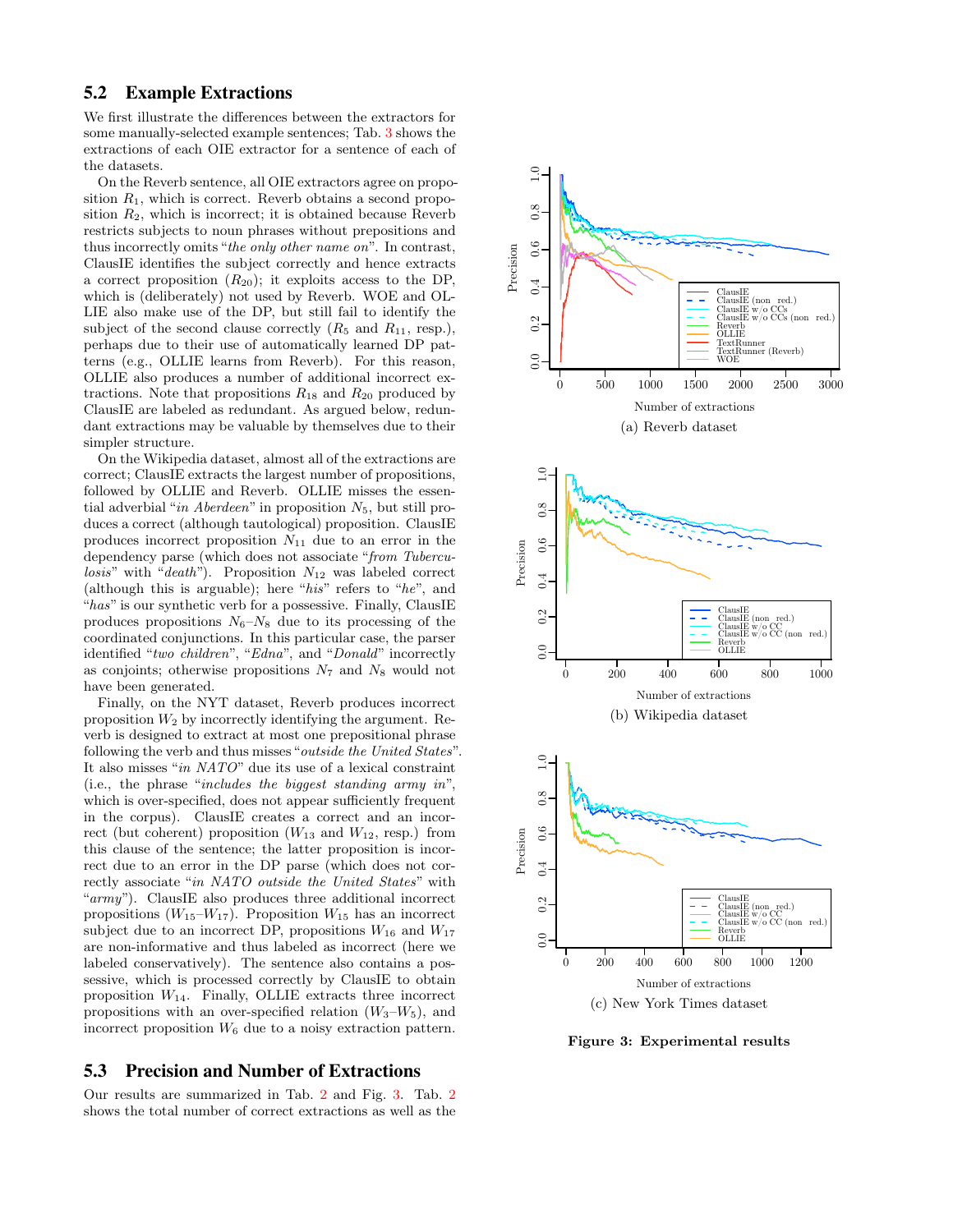<span id="page-8-1"></span>

|--|

|                   | ClausIE   | ClausIE $w/o$ CCs | ClausIE           | ClausIE $w/o$ CCs | OLLIE    | Reverb  | <b>WOE</b>               | TextRunner               | TextRunner |
|-------------------|-----------|-------------------|-------------------|-------------------|----------|---------|--------------------------|--------------------------|------------|
|                   |           |                   | $(non-redundant)$ | $(non-redundant)$ |          |         |                          | (Reverb)                 |            |
| Reverb dataset    | 1706/2975 | 1466/2344         | 1221/2161         | 1050/1707         | 547/1242 | 388/727 | 447/1028                 | 343/837                  | 286/798    |
| Wikipedia dataset | 598/1001  | 536/792           | 424/727           | 381/569           | 234/565  | 165/249 | $\overline{\phantom{0}}$ | $\sim$                   | $\sim$     |
| NYT dataset       | 696/1303  | 594/926           | 508/926           | 444/685           | 211/497  | 149/271 | $\overline{\phantom{a}}$ | $\overline{\phantom{0}}$ |            |

total number of extractions for each method and dataset. Fig. [3](#page-7-0) plots the precision of each OIE extractor as a function of the number of extractions (ordered by decreasing confidence).

We found that in its default configuration, ClausIE produced 2.5–3.5 times more correct extractions than OLLIE, the best-performing alternative method. This increase in recall is obtained because ClausIE considers all adverbials in a clause (instead of only the one following the verb), extracts non-verb-mediated propositions, detects non-consecutive constituents, processes coordinated conjunctions, and outputs triples with non-noun-phrase arguments. Roughly 27–29% of the extractions of ClausIE were redundant. We believe that redundant extractions can be valuable: Even though a non-redundant proposition expresses more information, the corresponding redundant propositions has a simpler structure and is easier to deal with. When redundant extractions are removed, ClausIE produces 1.8–2.4 times more correct extractions than OLLIE.

The precision of TextRunner was significantly lower than that of Reverb, WOE, and ClausIE. The latter three extractors obtain high precision on high-confidence propositions; the precision drops as we include more and more lowconfidence propositions. In the case of ClausIE, the precision dropped quickly initially but then stabilized at between 53% and 60% (whether or not we include redundant propositions). Except for the Wikipedia dataset, the precision over all extractions obtained by ClausIE was higher than that of any other method, and ClausIE extracted significantly more propositions.

We also ran a configuration of ClausIE in which processing of coordinated conjunctions in subjects and arguments was disabled. This resulted in an increase of precision between 5% and 10.7% (on Wikipedia). Thus ClausIE's processing of CCs is somewhat error-prone, partly due to the presence of combinatory conjunctions and partly due to errors in the dependency parse. Nevertheless, when CCs are not processed, the number of extractions dropped significantly (between 11% and 27%), so that CC processing appears to be beneficial overall.

According to [\[2\]](#page-10-1), KrakeN extracts 572 propositions from the Reverb data; 308 of these propositions were correct and complete, 81 were correct but not complete. Note that KrakeN extracts n-ary propositions, whereas our experiments focus on triples (which cannot be produced by KrakeN for  $n > 3$ ). Note that KrakeN did not extract propositions from dependency parses that contained the dep relation (i.e., an unknown dependency); this was true for 155 out of the 500 sentences in the Reverb data. ClausIE handles such cases gracefully, e.g., by extracting propositions from clauses that appear unaffected by the unknown dependency.

The high recall and consistently good precision of ClausIE observed in our experiments indicates that reasoning over clauses and clause-types is a viable approach to OIE.

#### 5.4 Extractions Errors of ClausIE

We did a preliminary analysis of the results obtained by ClausIE. We found that in most of the cases, ClausIE's extraction errors were due to incorrect dependency parses (see Sec. [5.2](#page-6-3) for examples). In some cases, the incorrect DP resulted from noise in the input sentences, such as bad grammatical forms or spurious words. Our hope is that potential future improvements in dependency parsing will also lead to higher-precision extractions obtained by ClausIE. Another source of imprecision of ClausIE was due to our processing of coordinated conjunctions; see the discussion in Sec. [5.3.](#page-7-1) On the one hand, the Stanford DP parser tended to produce erroneous parses in the presence of CCs. On the other hand, when the coordinated conjunction was combinatory, the extractions obtained by ClausIE were incorrect. ClausIE also misclassified some SVOA clauses as SVO and thus omitted an essential adverbial. As mentioned previously, it is often hard to distinguish SVO from SVOA; an improved dictionary of potentially complex-transitive verbs may help to avoid some of these extraction errors. Moreover, Quirk [\[15\]](#page-10-15) notes that adverbials in SVA and SVOA clauses are largely restricted to space adjuncts, which may also help in identifying such clauses. Finally, this problem is alleviated to some extent if ClausIE is configured to produce n-ary extractions; then essential adverbials will not be omitted, although they can potentially be flagged as optional.

## <span id="page-8-0"></span>6 Conclusion

We presented a novel, clause-based approach to open information extraction called ClausIE. In contrast to previous approaches, ClausIE separates the detection of clauses and clause types from the actual generation of propositions. This allows ClausIE to obtain more and higher-precision extractions than alternative methods, but also enables flexible generation of propositions. ClausIE can be seen as a first step towards clause-based open information extraction. Potential improvements include construction of richer lexica, improved processing of the constituents of each clause to avoid over-specification in subjects and arguments, as well as context analysis to detect relations between clauses.

## 7 Acknowledgements

We would like to thank Carla Miotto for her helpful comments.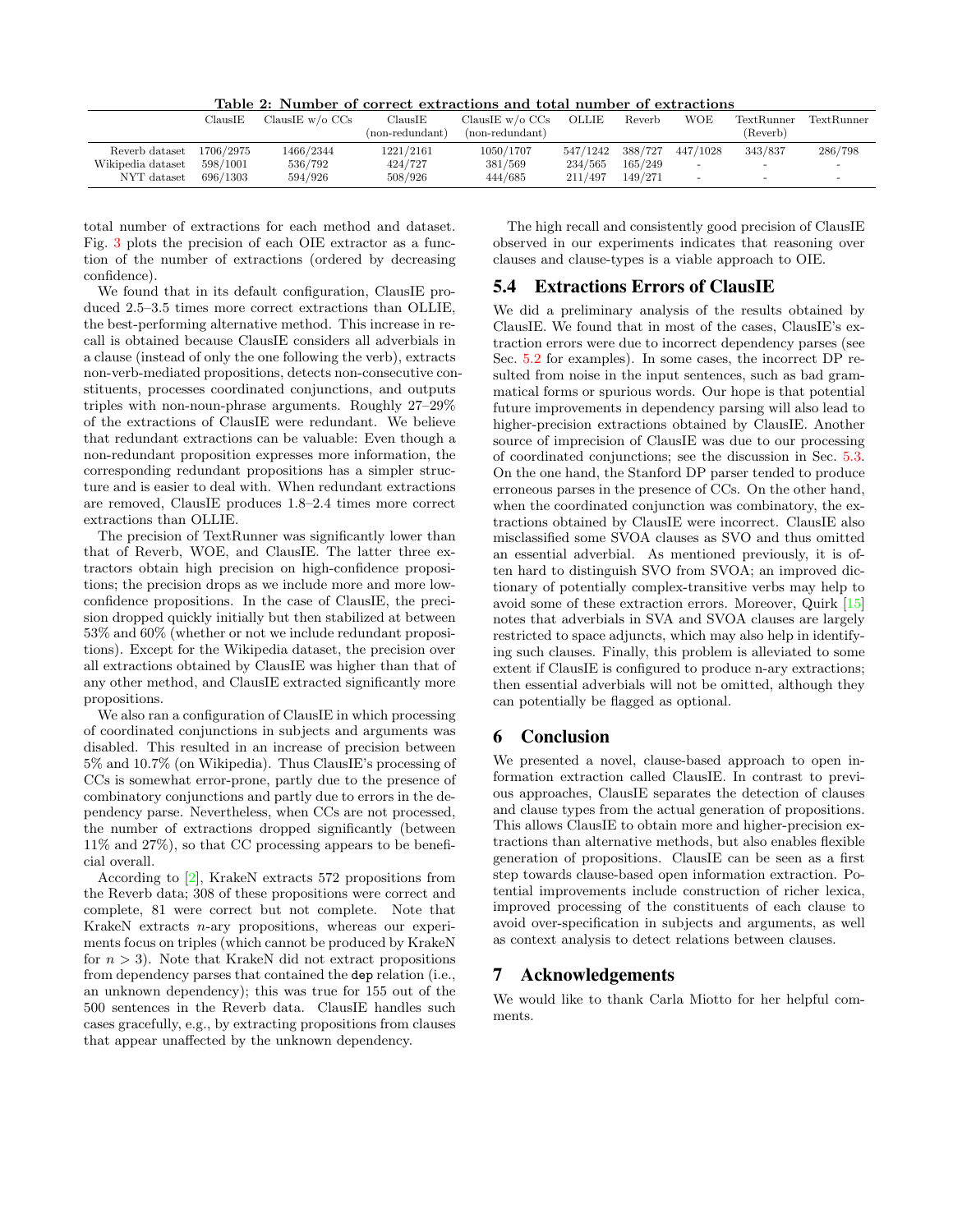<span id="page-9-0"></span>Table 3: Example extractions from a sentence of each dataset

| System     | #                                        | Proposition                                                                                                                                                                                                                                                                                                                                                                                                                                                                                                                                                                                                                                                              | Label                                                                                                         |
|------------|------------------------------------------|--------------------------------------------------------------------------------------------------------------------------------------------------------------------------------------------------------------------------------------------------------------------------------------------------------------------------------------------------------------------------------------------------------------------------------------------------------------------------------------------------------------------------------------------------------------------------------------------------------------------------------------------------------------------------|---------------------------------------------------------------------------------------------------------------|
|            |                                          | Reverb dataset                                                                                                                                                                                                                                                                                                                                                                                                                                                                                                                                                                                                                                                           |                                                                                                               |
|            |                                          | The principal opposition parties boycotted the polls after accusations of vote-rigging, and the only other name on the ballot was a little-known<br>challenger from a marginal political party.                                                                                                                                                                                                                                                                                                                                                                                                                                                                          |                                                                                                               |
| Reverb     | $R_1$ :<br>$R_2$ :                       | $("The principal opposition parties", "boycotted", "the polls")$<br>$("the\; \textit{ballot", "was", "a little-known\; \textit{challenger"}})$                                                                                                                                                                                                                                                                                                                                                                                                                                                                                                                           | Correct<br>Incorrect                                                                                          |
| TextRunner | $R_3$ :                                  | $("The principal opposition parties", "boycotted", "the polls")$                                                                                                                                                                                                                                                                                                                                                                                                                                                                                                                                                                                                         | Correct                                                                                                       |
| <b>WOE</b> | $R_4$ :<br>$R_5$ :                       | $("The principal opposition parties", "boycotted", "the polls")$<br>("the only other name", "was", "a little-known challenger")                                                                                                                                                                                                                                                                                                                                                                                                                                                                                                                                          | Correct<br>Incorrect                                                                                          |
| OLLIE      | $R_6$ :<br>$R_7$ :<br>Rs:<br>$R_9$ :     | $("The principal opposition parties", "boycotted", "the polls")$<br>("The principal opposition parties", "boycotted the polls after", "accusations of vote-rigging")<br>("The principal opposition parties", "was", "a little-known challenger")<br>("The principal opposition parties", "was a little-known challenger from",                                                                                                                                                                                                                                                                                                                                           | Correct<br>Correct<br>Incorrect                                                                               |
|            |                                          | "a marginal political party")<br>$R_{10}$ : ("the polls", "be boycotted after", "accusations of vote-rigging")<br>$R_{11}$ : ("the only other name", "was", "a little-known challenger")<br>$R_{12}$ : ("the only other name", "was a little-known challenger from", "a marginal political party")<br>$R_{13}$ : ("the only other name", "boycotted", "the polls")<br>$R_{14}$ : ("the only other name", "boycotted the polls after", "accusations of vote-rigging")<br>$R_{15}$ : ("a little-known challenger", "be the only other name on", "the ballot")<br>$R_{16}$ : ("only", "be other name on", "the ballot")<br>$R_{17}$ : ("other", "be name on", "the ballot") | Incorrect<br>Correct<br>Incorrect<br>Incorrect<br>Incorrect<br>Incorrect<br>Correct<br>Incorrect<br>Incorrect |
| ClausIE    |                                          | $R_{18}$ : ("The principal opposition parties", "boycotted", "the polls")<br>$R_{19}$ : ("The principal opposition parties", "boycotted", "the polls after accusations of vote-rigging")<br>$R_{20}$ : ("the only other name on the ballot", "was", "a little-known challenger")<br>$R_{21}$ : ("the only other name on the ballot", "was",<br>"a little-known challenger from a marginal political party")                                                                                                                                                                                                                                                              | Correct (red.)<br>Correct<br>Correct (red.)<br>Correct                                                        |
|            |                                          | Wikipedia dataset                                                                                                                                                                                                                                                                                                                                                                                                                                                                                                                                                                                                                                                        |                                                                                                               |
|            |                                          | He fathered two children, Edna and Donald, and lived in Aberdeen until his death from tuberculosis in 1942.                                                                                                                                                                                                                                                                                                                                                                                                                                                                                                                                                              |                                                                                                               |
| Reverb     | $N_1$ :<br>$N_2$ :                       | ("He", "fathered", "two children")<br>$("two \ children", "lived in", "Aberdeen")$                                                                                                                                                                                                                                                                                                                                                                                                                                                                                                                                                                                       | Correct<br>Correct                                                                                            |
| OLLIE      | $N_3$ :<br>$N_4$ :<br>$N_5$ :            | ("He", "fathered", "two children")<br>("He", "lived in", "Aberdeen")<br>("He", "lived until", "his death")                                                                                                                                                                                                                                                                                                                                                                                                                                                                                                                                                               | Correct<br>Correct<br>Correct                                                                                 |
| ClausIE    | $N_6$ :<br>$N_7$ :<br>$N_8$ :<br>$N_9$ : | ("He", "fathered", "two children")<br>("He", "fathered", "Edna")<br>$(*He", "fathered", "Donald")$<br>$(*He", "lived", "in Aberdeen")$<br>$N_{10}$ : ("He", "lived", "in Aberdeen until his death")<br>$N_{11}$ : ("He", "lived", "in Aberdeen from tuberculosis in 1942")<br>$N_{12}$ : ("his", "has", "death")                                                                                                                                                                                                                                                                                                                                                         | Correct<br>Correct<br>Correct<br>Correct (red.)<br>Correct<br>Incorrect<br>Correct                            |
|            |                                          | New York Times dataset                                                                                                                                                                                                                                                                                                                                                                                                                                                                                                                                                                                                                                                   |                                                                                                               |
|            |                                          | Taken for granted it sometimes may be, but this year the Defense Department sought \$950 million in assistance from Congress (and secured<br>half that amount) for Ankara's huge military machine, which includes the biggest standing army in NATO outside the United States.                                                                                                                                                                                                                                                                                                                                                                                           |                                                                                                               |
| Reverb     |                                          | $W_1$ : ("the Defense Department", "sought", "\$ 950 million")<br>$W_2$ : ("Ankara's huge military machine", "includes", "the biggest standing army")                                                                                                                                                                                                                                                                                                                                                                                                                                                                                                                    | Correct<br>Incorrect                                                                                          |
| OLLIE      |                                          | $W_3$ : ("the Defense Department", "sought \$ 950 million in assistance from Congress half",                                                                                                                                                                                                                                                                                                                                                                                                                                                                                                                                                                             |                                                                                                               |
|            |                                          | "( and secured half)")<br>$W_4$ : ("the Defense Department", "sought \$ 950 million in assistance from Congress in", "this year")<br>$W_5$ : ("Ankara 's huge military machine", "includes the biggest standing army in NATO outside".<br>"the United States")                                                                                                                                                                                                                                                                                                                                                                                                           | Incorrect<br>Incorrect<br>Incorrect                                                                           |
|            |                                          | $W_6$ : ("the biggest standing army", "be includes by", "Ankara 's huge military machine")                                                                                                                                                                                                                                                                                                                                                                                                                                                                                                                                                                               | Incorrect                                                                                                     |
| ClausIE    |                                          | $W_7$ : ("the Defense Department", "sought", "\$ 950 million")<br>$W_{\alpha}$ , ("the Defense Department" "sequalit" " $\&$ 050 million in assistance")                                                                                                                                                                                                                                                                                                                                                                                                                                                                                                                 | Correct (red.)<br>$C$ orroct                                                                                  |

| ("the Defense Department", "sought", "\$ 950 million in assistance")<br>$W_{\rm 8}$ :                | $\emph{Correct}$ |
|------------------------------------------------------------------------------------------------------|------------------|
| $W_9$ : ("the Defense Department", "sought", "\$ 950 million this year")                             | Correct          |
| $W_{10}$ : ("the Defense Department", "sought", "\$ 950 million for Ankara's huge military machine") | $\emph{Correct}$ |
| $W_{11}$ : ("the Defense Department", "sought", "\$ 950 million from Congress")                      | Correct          |
| $W_{12}$ : ("Ankara's huge military machine", "includes", "the biggest standing army in NATO")       | Incorrect        |
| $W_{13}$ : ("Ankara's huge military machine", "includes",                                            |                  |
| "the biggest standing army in NATO outside the United States")                                       | Correct          |
| $W_{14}$ : ("Ankara", "has", "huge military machine")                                                | Correct          |
| $W_{15}$ : ("Taken for", "granted", "it sometimes may be")                                           | Incorrect        |
| $W_{16}$ : (" <i>it</i> ", "may be")                                                                 | Incorrect        |
| $W_{17}$ : ("it", "may be", "sometimes")                                                             | Incorrect        |
|                                                                                                      |                  |